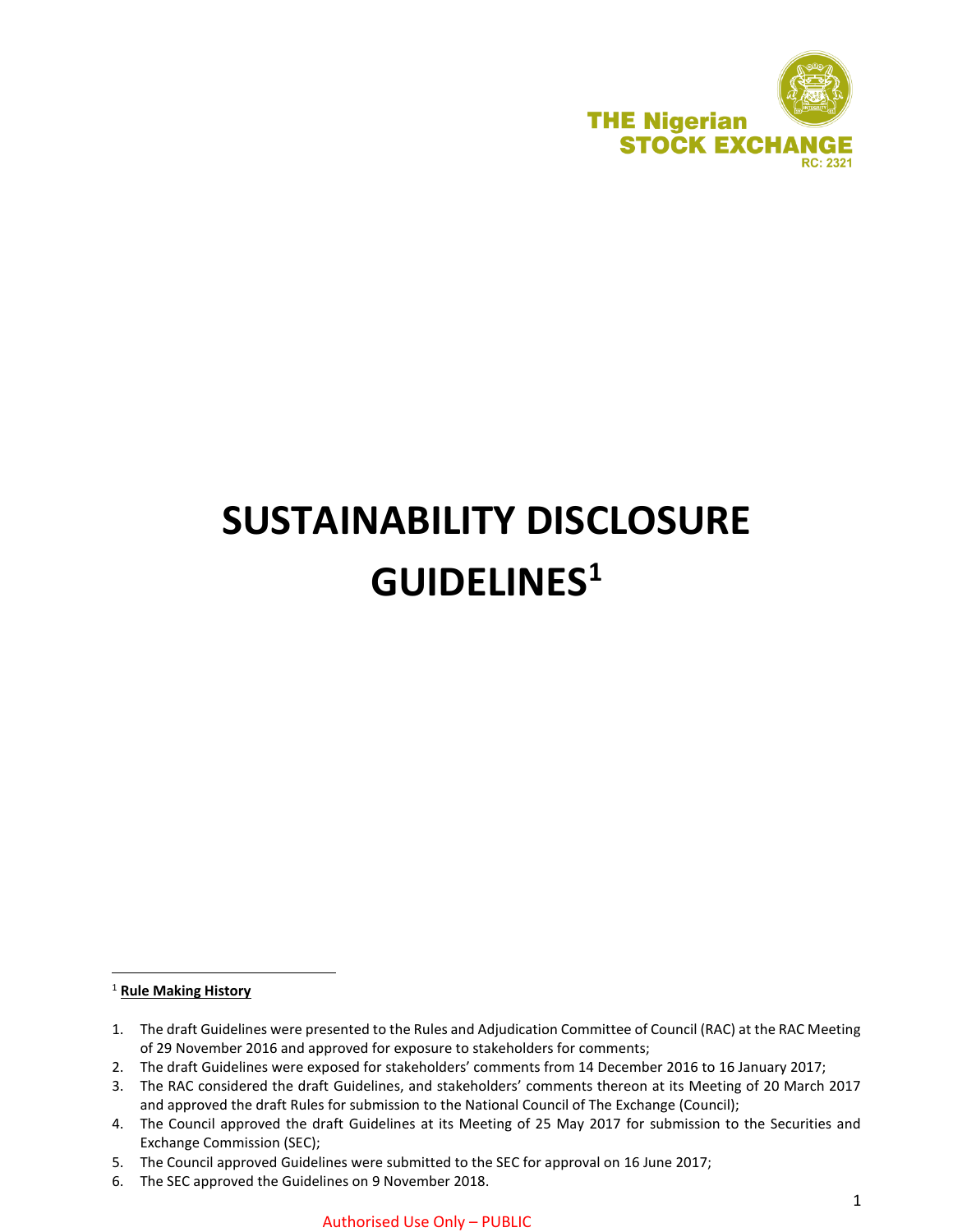

## **TABLE OF CONTENTS**

| 1. | Introduction                                                       | Page 3  |
|----|--------------------------------------------------------------------|---------|
| 2. | Section 1: Sustainability Value Proposition                        | Page 4  |
| 3. | Section 2: Approach to Integrating Sustainability in Organisations | Page 9  |
| 4. | Section 3: Principles and Core Elements                            | Page 12 |
| 5. | Section 4: Reporting Requirements                                  | Page 17 |
|    | Bibliography                                                       | Page 21 |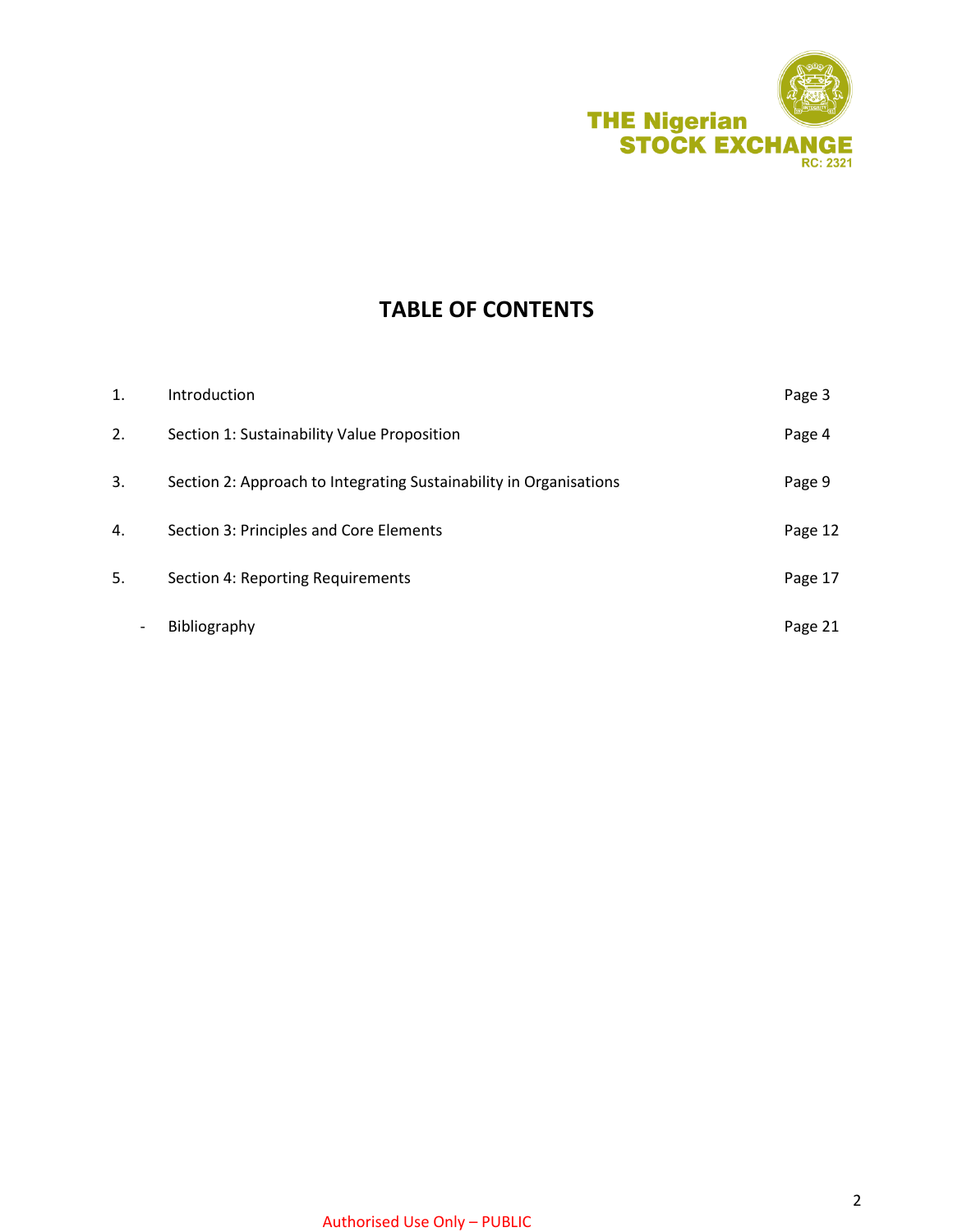

## **INTRODUCTION**

The integration of sustainability principles to business strategy and operations are increasingly assuming higher positions on the agenda of policy makers, market regulators, businesses and investors alike. Organisations globally are demonstrating that responsibility and profitability though not always mutually coexistent, they are not incompatible, and are in fact wholly complementary. A recent paper from the Smith School of Enterprise and the Environment, part of the University of Oxford, stated that there is a remarkable correlation between diligent sustainability business practices and economic performance<sup>i</sup>.

The Nigerian Stock Exchange ("The Exchange" or "NSE') recognizes the impact of sustainability performance on the overall performance of businesses. While governments have historically initiated and led sustainability policies and regulation, market regulators and operators are increasingly playing a central role in encouraging good corporate governance and transparency among companies or Issuers listed on their stock exchanges.

In view of the aforementioned, The Exchange has commenced a phased project to integrate sustainability reporting for its listed companies. The implementation process which started in 2015 is expected to end in 2017. The first major step in this implementation was the hosting of the inaugural Nigerian Capital Market Sustainability Conference (NCMSC), which served as a stakeholder engagement session to discuss the business value of sustainable investment, enhancing corporate transparency and ultimately performance on Environmental, Social and Governance (ESG) issues. The outcomes from the conference and results from relevant assessments have resulted in the production of the Sustainability Disclosure Guidelines (SDG).

Consequently, the NSE also held a Sustainability Reporting Seminar on June 8, 2016 to intimate stakeholders with the Guidelines, the reporting format and template, coupled with the real value proposition of reporting.

These Guidelines provide the value proposition for sustainability. They provide a step by step approach on integrating sustainability in organisations, and detail indicators that should be considered when providing annual disclosure to The Exchange.

The Exchange encourages all Issuers to consider and adopt the practice of sustainability reporting. These Guidelines have been developed while recognizing that Issuers may be at varying levels of understanding the requirements for the disclosure of sustainability information relating to ESG issues. We recognize that moving to best practice sustainability performance reporting and disclosure is a journey, and that preparing a Sustainability Report can be challenging especially for first time reporters and small scale companies. Therefore, we encourage the companies to apply the recommendations of these Guidelines as much as possible on the basis of respective resources, and expertise.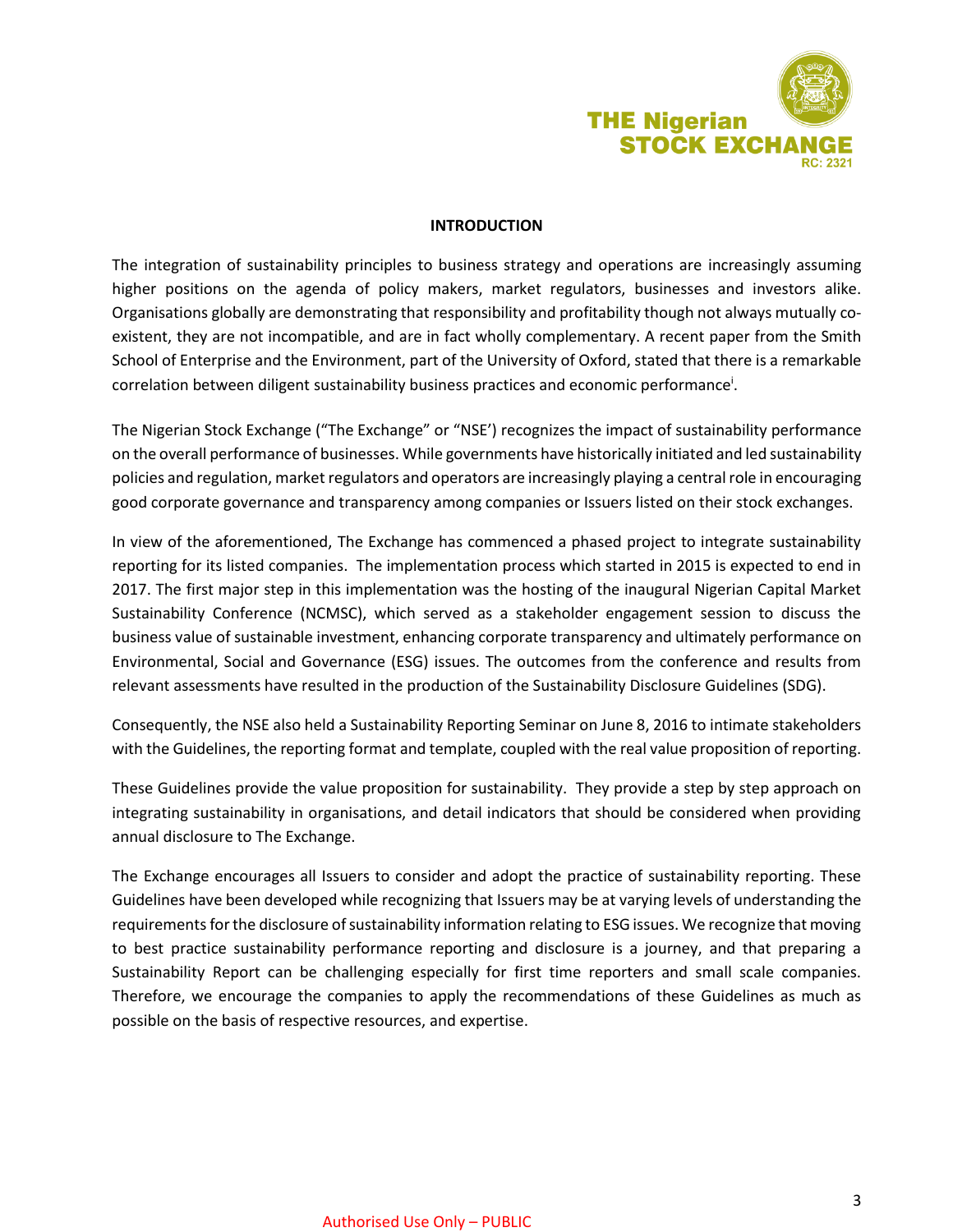

## **SECTION 1. RELEVANCE AND VALUE PROPOSITION**

## **1.1 Overview**

The leadership role of governments, market regulators, operators, inter-governmental organisations and international associations with regard to implementing sustainability policies and regulation, is increasingly evidenced by the growing trend towards responsible investment through initiatives such as United Nations Environment Programme Finance Initiative (UNEPFI), United Nations Principles for Responsible Initiative (UNPRI), Sustainable Stock Exchanges Initiative (SSE), World Federation of Exchanges (WFE), Investor Network on Climate Risk and the Corporate Sustainability Reporting Coalition led by AVIVA Investors.



Global sustainable investment market has continued to grow, rising from \$13.3 trillion at the outset of 2012 to \$21.4 trillion at the start of 2014, and from 21.5 percent to 30.2 percent of the professionally managed assets. In the past 10 years, ESG Funds and Asset under Management (AUM) has continued to grow both in absolute and relative terms. For instance, AUM for PRI signatories now stands at more than \$59 trillion, up from \$4 trillion at the PRI's launch in 2006.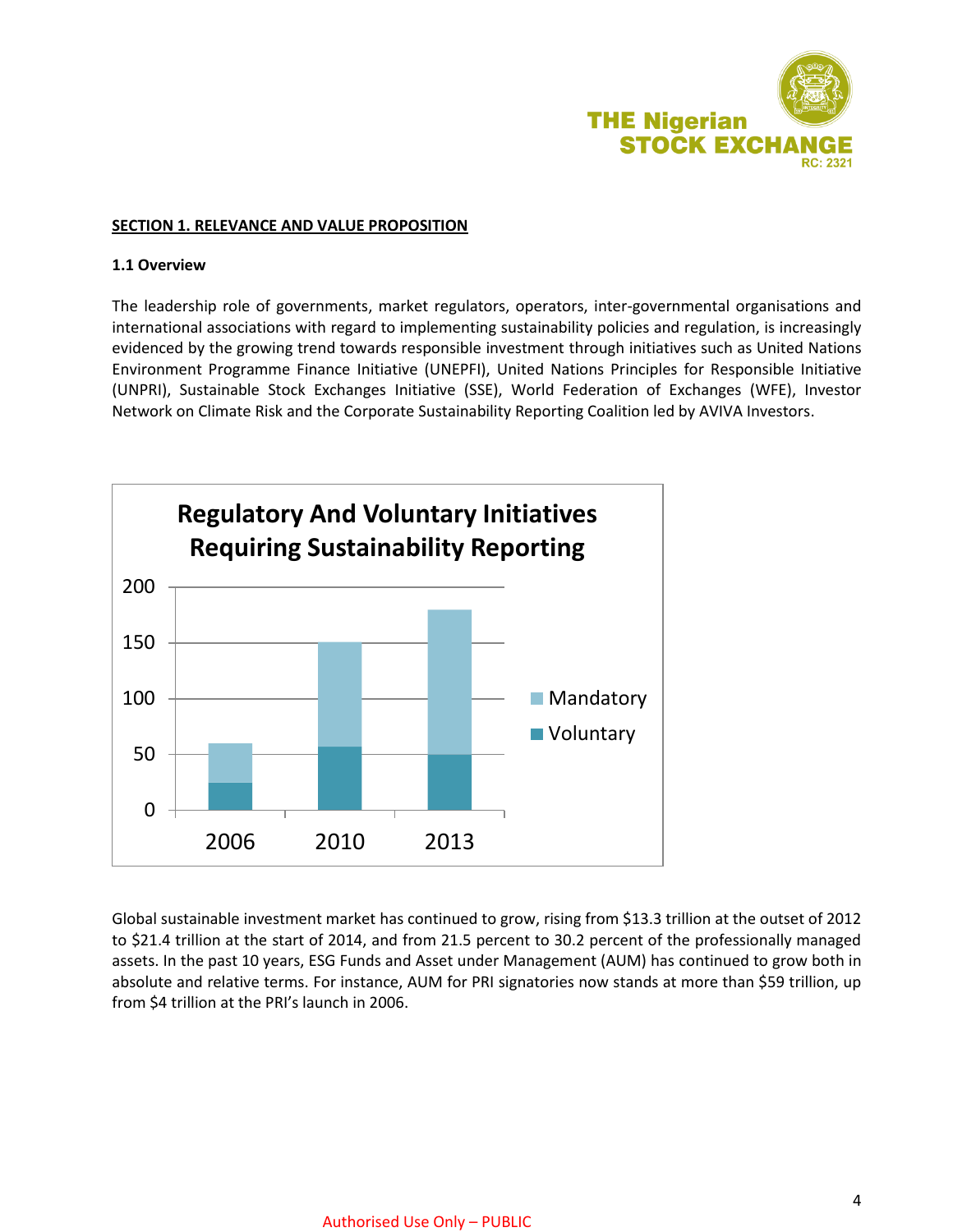



Number of investors and AUM signed up to UN PRI

Source: United Nations Principles for Responsible Investment (UNPRI)

Therefore, transparency around how a company manages ESG risks and opportunities should be disclosed as part of its value proposition. As a result, the financial community increasingly recognizes that to thoroughly assess an investment, it should also analyze relevant ESG factors.

#### **1.2. Sustainability: Conceptual Clarification**

It is important to note that these Guidelines use the term "Sustainability" as it is commonly used among companies, while the term "ESG" is used interchangeably as it is common among investors". For the purpose of these Guidelines, both terms encompass the broad set of economic, environmental, social and governance considerations that can impact a company's ability to execute its business strategy and create or destroy value.

There is no universally agreed definition of what sustainability means. However, the idea of sustainability stems from the concept of sustainable development which became common language at the World's first Earth Summit in Rio in 1992. The original definition of sustainable development as stated in the Brundtland Report for the World Commission on Environment and Development (1992) is usually considered to as "Development that meets the needs of the present without compromising the ability of future generations to meet their own needs."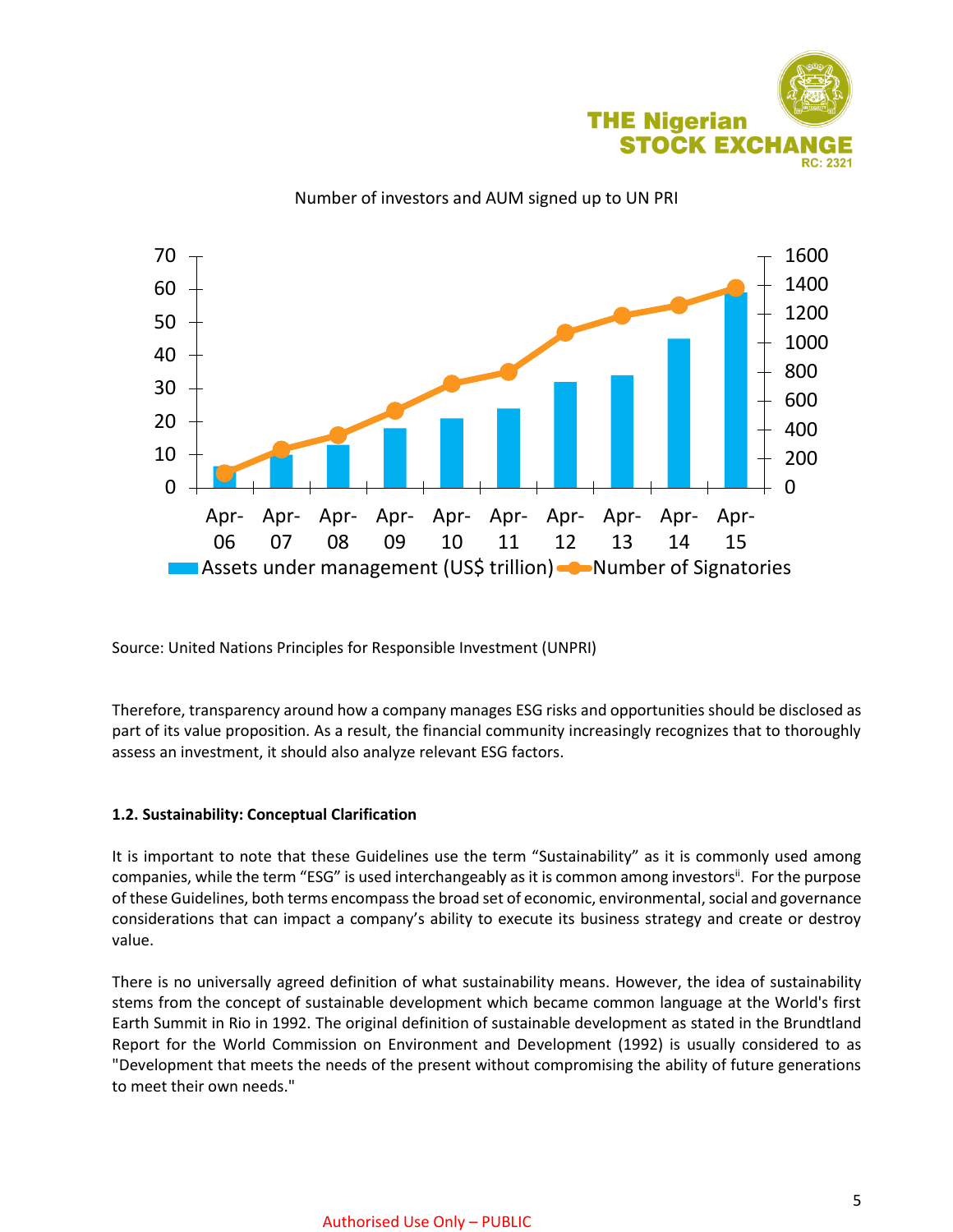

While ESG factors are at times called "non-financial" or "extra-financial", how a company manages them has financial consequences. They can impact:

- Access to capital
- Resource efficiency, cost savings and productivity
- Risk management
- Revenue growth and market access
- Brand value and reputation
- License to operate
- Human capital- Employee retention and recruitment
- Company value as an acquisition target
- Ability to acquire other high-quality companies

For the purpose of these Guidelines, sustainability will encompass the following areas:

 **Economic:** This relates to the organisation's impact on the economic conditions of its stakeholders and the interaction or relationship with the economic systems at local, national, and global levels. It does not merely focus on the financial conditions of organisations.

Financial performance is fundamental to understanding an organisation and its own sustainability. However, this information is normally already reported in financial accounts. What is often reported less, and is increasingly sought by users of sustainability reports such as investors, is the organisation's contribution to the sustainability of a larger economic system.

**Environmental:** The environmental dimension of sustainability concerns an organisation's impact on living and non-living natural systems, including ecosystems, land, air, and water. Environmental indicators cover performance related to inputs (e.g., material, energy, water) and outputs (e.g., emissions, effluents, waste). iii

**Social:** The social dimension of sustainability concerns the impacts an organisation has on the social systems such as labour practices, human rights and relationship with communities within which it operates. iv

**Governance**: This will include subject areas of the NSE Corporate Governance Rating System. A key indicator of sustainability integration is clear assignment of accountabilities and responsibilities for environmental, social and broader economic performance from the Board level through the corporate/group executive to the executive and operational management of each business division within a company.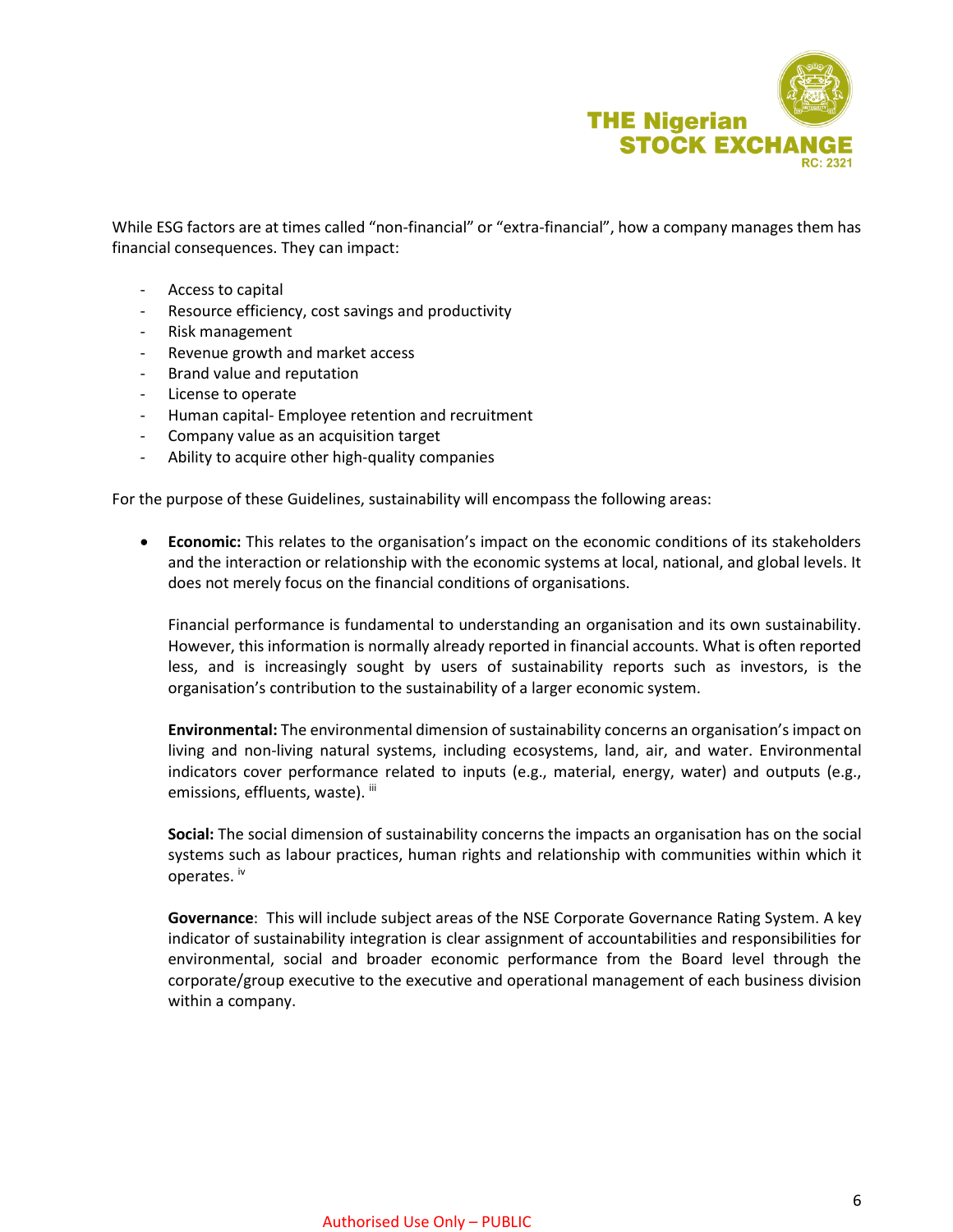

## **1.3 Relevance and value proposition for integrating sustainability in your organisation and reporting:**

| <b>Enhanced Brand and Increased Competitive</b><br>Advantage:<br>Exhibit corporate adherence to industry<br>$\bullet$<br>ethical<br>standards<br>and<br>national<br>and<br>frameworks<br>international<br>on<br>corporate<br>sustainability and sustainable development,<br>particularly in light of the UN Sustainable<br>Development Goals.<br>Enhance<br>reputation<br>corporate<br>by<br>perception of a<br>improving stakeholders'<br>through<br>reporting--related<br>company<br>stakeholder engagement. | The Natural Marketing Institute (NMI) has found<br>in their consumer research that knowing a<br>company is mindful of its impact on the<br>environment and society makes consumers 58%<br>more likely to buy their products or services.                                                                                                                                                                                                                                                                                                                                                                                                                                 |
|----------------------------------------------------------------------------------------------------------------------------------------------------------------------------------------------------------------------------------------------------------------------------------------------------------------------------------------------------------------------------------------------------------------------------------------------------------------------------------------------------------------|--------------------------------------------------------------------------------------------------------------------------------------------------------------------------------------------------------------------------------------------------------------------------------------------------------------------------------------------------------------------------------------------------------------------------------------------------------------------------------------------------------------------------------------------------------------------------------------------------------------------------------------------------------------------------|
| Improve employee perception of the<br>company, helping to attract, retain, motivate,<br>and align new and existing employees.                                                                                                                                                                                                                                                                                                                                                                                  |                                                                                                                                                                                                                                                                                                                                                                                                                                                                                                                                                                                                                                                                          |
| <b>Increased Productivity and Reduced Costs</b><br>Through development of more sustainable<br>business practices, efficiency in operations will<br>increase. With better use and conservation of<br>resources, operations will be streamlined and<br>costs will decrease.                                                                                                                                                                                                                                      | An example of a company implementing long-<br>term sustainability measures to increase overall<br>efficiency and operational performance is<br>Walmart. Wanting to take the lead in a sector-<br>wide evolution towards sustainability, Walmart<br>set goals of becoming totally supplied by<br>renewable energy, having zero waste and selling<br>products that sustain people and the environment<br>back in 2005. Over the 2012 fiscal year, Walmart<br>saved about US\$231 million by means of efficient<br>waste management and recycling; an estimated<br>US\$150 million were saved over 2013 through<br>renewable energy projects and a zero waste<br>programme. |
| <b>Improve Financial and Investment Opportunity</b><br>Financial and investment analysts have recognized<br>companies who have developed sustainability<br>plans with regards to energy efficiency and<br>reduction of environmental<br>impact<br>as<br>an<br>important evaluation criterion.                                                                                                                                                                                                                  | A Goldman Sachs' study revealed that companies<br>industries<br>considered<br>leaders<br>six<br>in.<br>in.<br>environmental, social and governance policies<br>have outperformed the general stock market by<br>25%, with 72% of the companies outperforming<br>their peers since August 2005. Another study<br>based on CFO Research that surveyed 175 top<br>finance executives, showed that more than half<br>believe their companies will increase revenue<br>through strong sustainability initiatives.                                                                                                                                                             |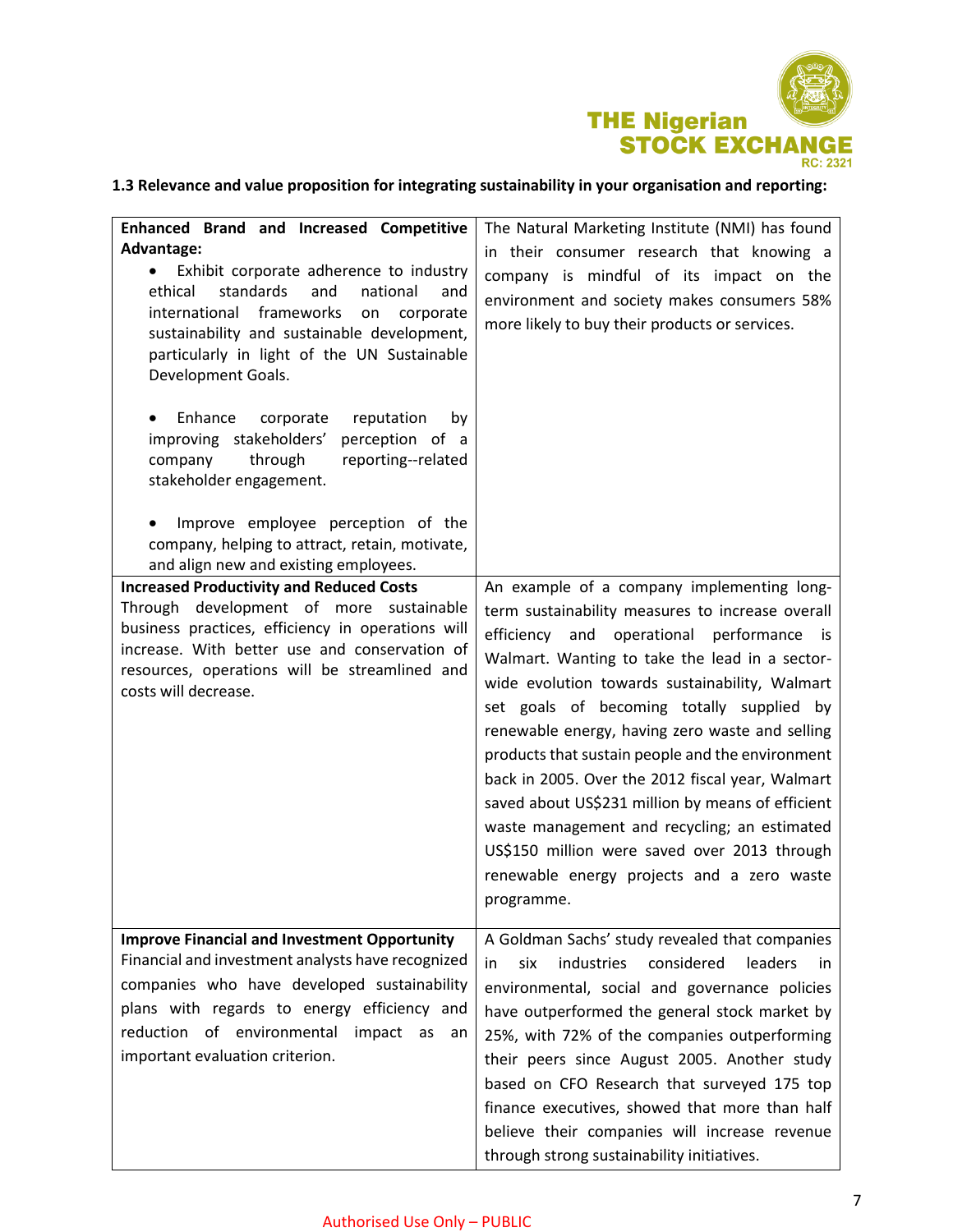

| <b>Increase Employee Retention and Recruitment</b><br>Employees want to work with companies who are<br>'doing the right thing' and being proactive with<br>corporate environmental and social programs.                                                                                                            | A 2007 survey by Adecco, an international HR<br>company, found that 52% of employed adults feel<br>their companies should do more about the<br>environment. More importantly, companies want<br>their employees to be loyal and ethical to the<br>organisation. According to a Global Study of<br>Business Ethics by the American Management<br>Association, one of the top five internal practices<br>for ensuring an ethical corporate culture is<br>developing<br>social<br>responsibility<br>corporate<br>programmes.                                                                                                                                             |
|--------------------------------------------------------------------------------------------------------------------------------------------------------------------------------------------------------------------------------------------------------------------------------------------------------------------|-----------------------------------------------------------------------------------------------------------------------------------------------------------------------------------------------------------------------------------------------------------------------------------------------------------------------------------------------------------------------------------------------------------------------------------------------------------------------------------------------------------------------------------------------------------------------------------------------------------------------------------------------------------------------|
| <b>Compliance and Risk Management</b><br>Better management of risks that arise from<br>sustainability issues begins with detecting key<br>risks of operational disruptions from climate<br>change, resource scarcity, or community issues<br>(such as boycotts or delays in getting permits for<br>manufacturing). | Faced with potential supply constraints, Nestlé,<br>for example, launched a plan in 2009 that<br>coordinates activities to promote sustainable<br>cocoa: producing 12 million stronger and more<br>productive plants over the next ten (10) years,<br>teaching local farmers efficient and sustainable<br>methods, purchasing beans from farms that use<br>sustainable<br>practices,<br>and<br>working<br>with<br>organisations to help tackle issues like child labour<br>and poor access to health care and education.<br>The mining giant BHP Billiton managed<br>its<br>regulations<br>to<br>emerging<br>exposure<br>by<br>systematically reducing its emissions. |
| <b>Returns on capital</b><br>companies<br>creating<br>value<br>through<br>Most<br>sustainability look first to improving returns on<br>capital, which often means reducing operating<br>through<br>improved<br>natural-resource<br>costs<br>management (such as energy use and waste).                             | Dow Chemical, for example, reported that it<br>invested less than US\$2 billion since 1994 to<br>improve its resource efficiency. To date the<br>company has saved more than US\$9.8 billion from<br>reduced energy consumption and water waste in<br>its manufacturing processes, even as it continues<br>to develop innovations.                                                                                                                                                                                                                                                                                                                                    |

*Source: The business of sustainability: McKinsey Global Survey results*

The choice for companies today is not if, but *how*, they should manage their sustainability activities. Companies can choose to see this agenda as a necessary evil—a matter of compliance or a risk to be managed while they get on with the business of business—or they can think of it as a novel way to open up new business opportunities while creating value for society.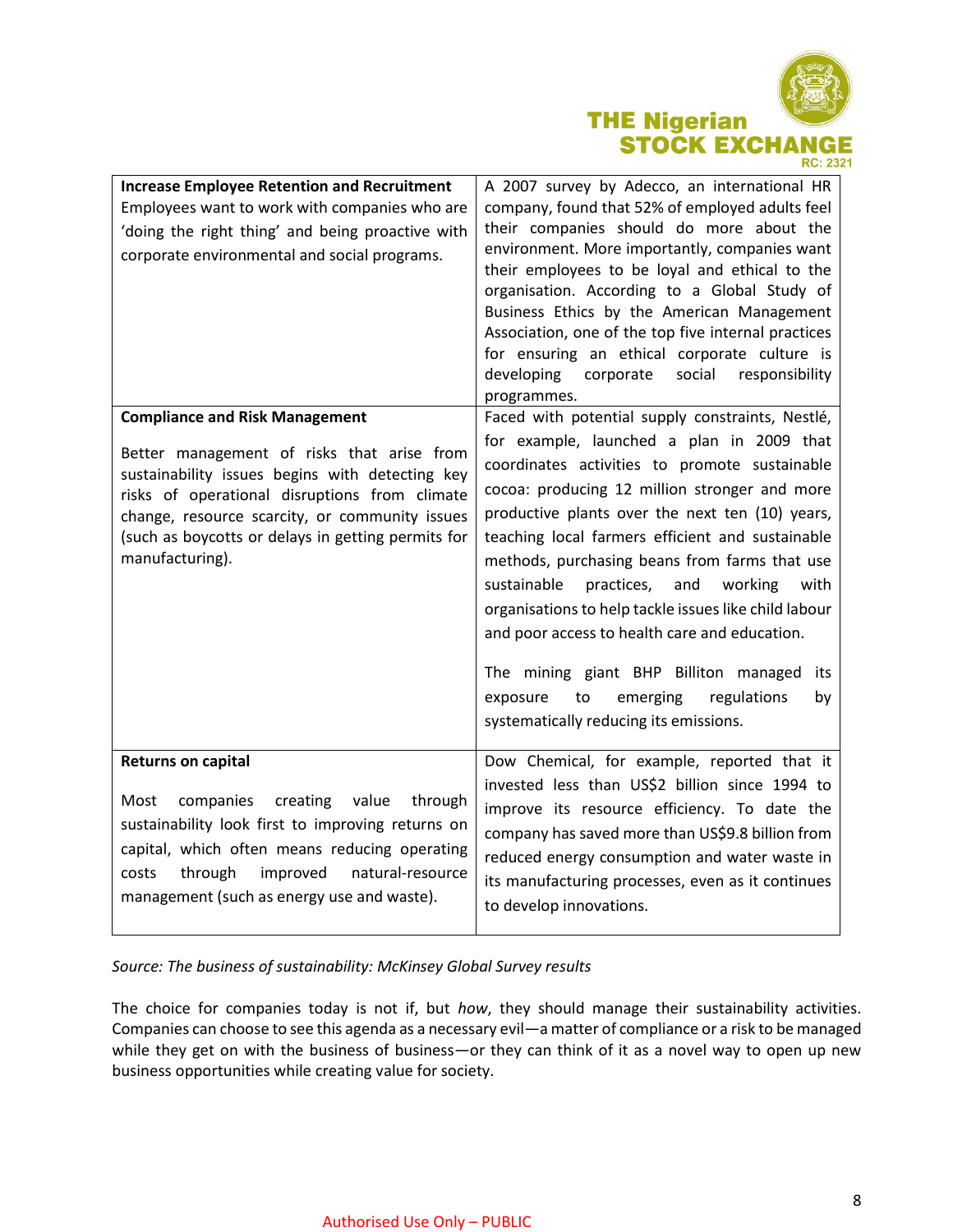

## **SECTION 2. APPROACH TO INTEGRATING SUSTAINABILITY IN ORGANISATIONS**

Embedding sustainable business practices into the DNA of an organisation requires total commitment from the Board of Directors (or those responsible for governance) and the senior executive team. It is a change program that should be carefully planned and implemented in measured stages.

The Board of Directors has responsibility for integrating sustainable business practices in the administration, growth and development of organisations. The key is to set and clarify the corporate strategy, the objectives and required outcomes from an ESG perspective. The organisation should then engage, enhance and develop its key resources and relationships to implement its strategy to achieve the sustainable business outcomes. For companies to balance their financial, social, and environmental risks, obligations and opportunities, sustainability should move from being an add-on to 'just the way we do things around here.'

## **Step by Step Guide**

There are various approaches to integrating sustainability. However, what these approaches all have in common is that they seek to:

- Integrate social, economic, governance and environmental aspects of the business.
- It takes an inclusive approach to stakeholder involvement and empowerment.
- It provides a long term view.

This diagram summarizes the strategic approach to embedding sustainability in a very simple way:



- **Identify key issues & drivers** Why is embedding sustainability important to my organisation? What are the internal and external drivers? What are my organisation's material relevant sustainability issues?
- **Develop strategy** What does good practice look like for each material issue? What broad strategies can be implemented to achieve this?
- **Establish governance & accountability** Who does what to deliver these broad strategies per material issue?
- **Set targets & action plan** Where do we want to be in 'x' number of years? What concrete actions/activities do we need to achieve the targets? Which of our existing initiatives can we include to the action plan to help deliver our targets?
- **Monitor, report & evaluate** How have we performed so far? Are our processes working?

**1. Identify key issues & drivers***:* It is important to be clear about how sustainable development fits in with the organisation's core business, activities and objectives. Clearly understanding this will help companies to understand several key things, such as:

- Why they should adopt a more proactive approach to integrating sustainability within core business;
- The corresponding risks of not doing so;
- It will give a better understanding of the benefits organisations might achieve.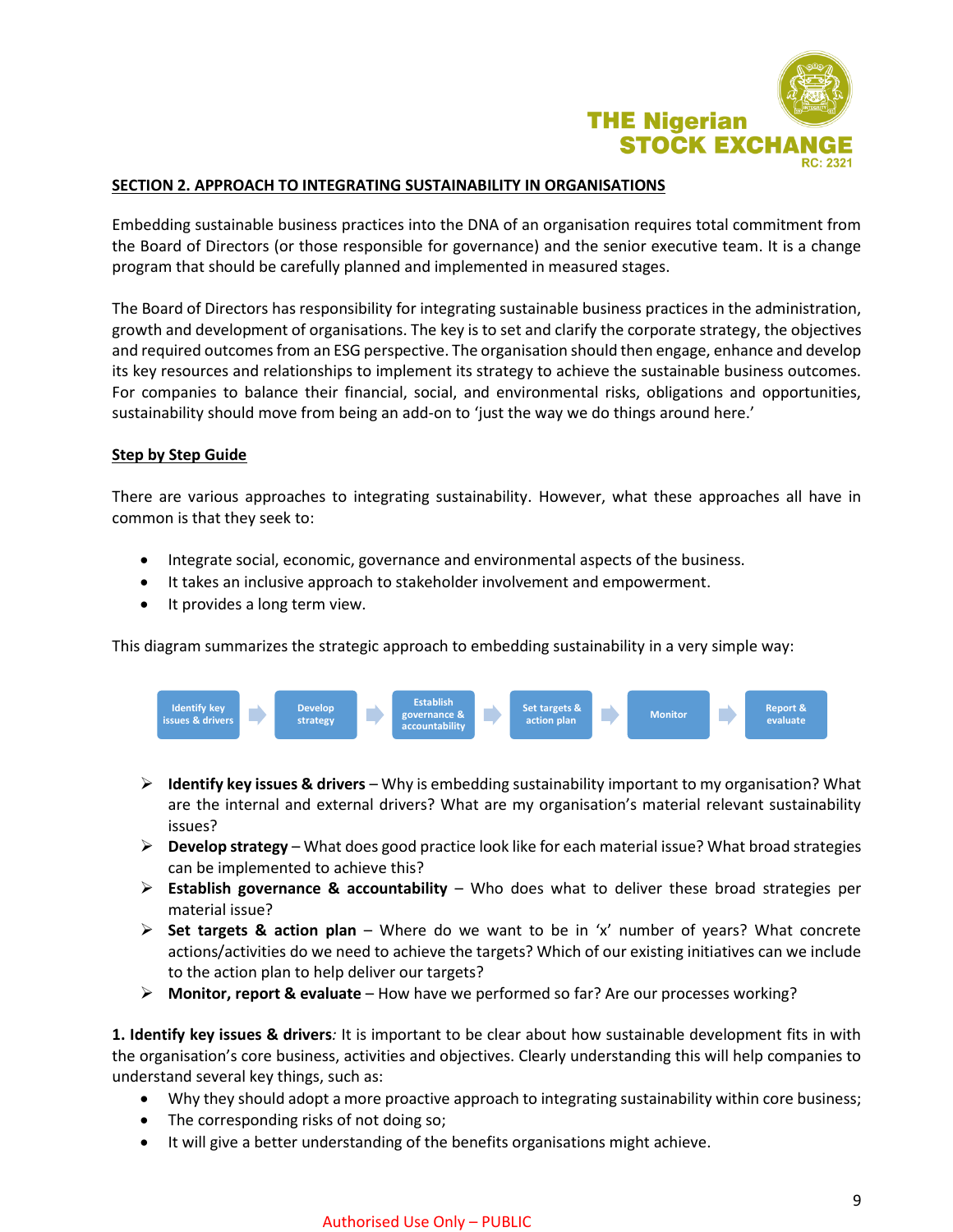

This process will also need to consider the implications for operations and core activities, whether that is providing products and services or setting public policy. The issues and drivers for embedding sustainability will vary according to the context in which a particular organisation operates. But they are likely to follow a consistent set of themes, which may initially be explored using a simple analysis, for example by using a method like PESTEL:

- $\triangleright$  Political e.g. what are the political expectations on the organisation to embrace sustainability?
- $\triangleright$  Economic e.g. what are the economic drivers for sustainability for example in reducing resource costs?
- $\triangleright$  Social e.g. what is the social context in which the organisation operates?
- $\triangleright$  Technological e.g. are there technological changes that embedding sustainability might help the organisation to adapt to?
- $\triangleright$  Environmental e.g. how might environmental changes affect the organisation in the future, or the environmental impacts the organisation has?
- $\triangleright$  Legislative what are the regulatory drivers affecting the organisation's performance.

2. **Develop strategy:** Developing a sustainability strategy helps to address the issues and build on the drivers to embed sustainable development in an organisation. Strategy development has a number of key areas. For example:

- $\triangleright$  Establishing a central vision and a core set of values or principles.
- $\triangleright$  Establishing a governance structure and some form of risk assessment and prioritisation process.
- $\triangleright$  Identifying priorities, setting objectives and establishing the means to deliver them.
- $\triangleright$  Internal and external stakeholder engagement.
- $\triangleright$  Accurate documentation of decisions and regular review of strategy.
- $\triangleright$  Progress on moving towards targets being regularly monitored, evaluated and reported.

In functional terms the strategic process needs to incorporate the following:

- $\triangleright$  Leadership developing and encouraging organisational ownership of the vision.
- $\triangleright$  Action planning identifying the objectives and how to achieve them.
- $\triangleright$  Implementation setting clear objectives with corresponding milestones and deadlines.
- $\triangleright$  Monitoring, learning and adapting.
- $\triangleright$  Coordination with other strategy processes and multi-stakeholder participation.

**3. Establish governance & accountability:** Strong governance and accountability are central to the effective implementation of a sustainable development strategy, and to embedding sustainability in any organisation. Good governance is about reaching sound decisions, putting measures in place to implement them and making clear the individuals and organisational structures accountable for delivery.

An overarching governance system will provide oversight and support consistent delivery across all material issues. Good governance will have a number of different elements, which will include:

- $\triangleright$  Defining responsibility and delivery clearly for management.
- $\triangleright$  Embedding sustainability performance in the organisation's reporting and appraisal structures e.g. in staff performance assessments.
- $\triangleright$  Coordinating management structures across the organisation to ensure that the broad nature of sustainability issues does not lead to gaps in accountability emerging.
- $\triangleright$  Operating and managing clear lines of reporting.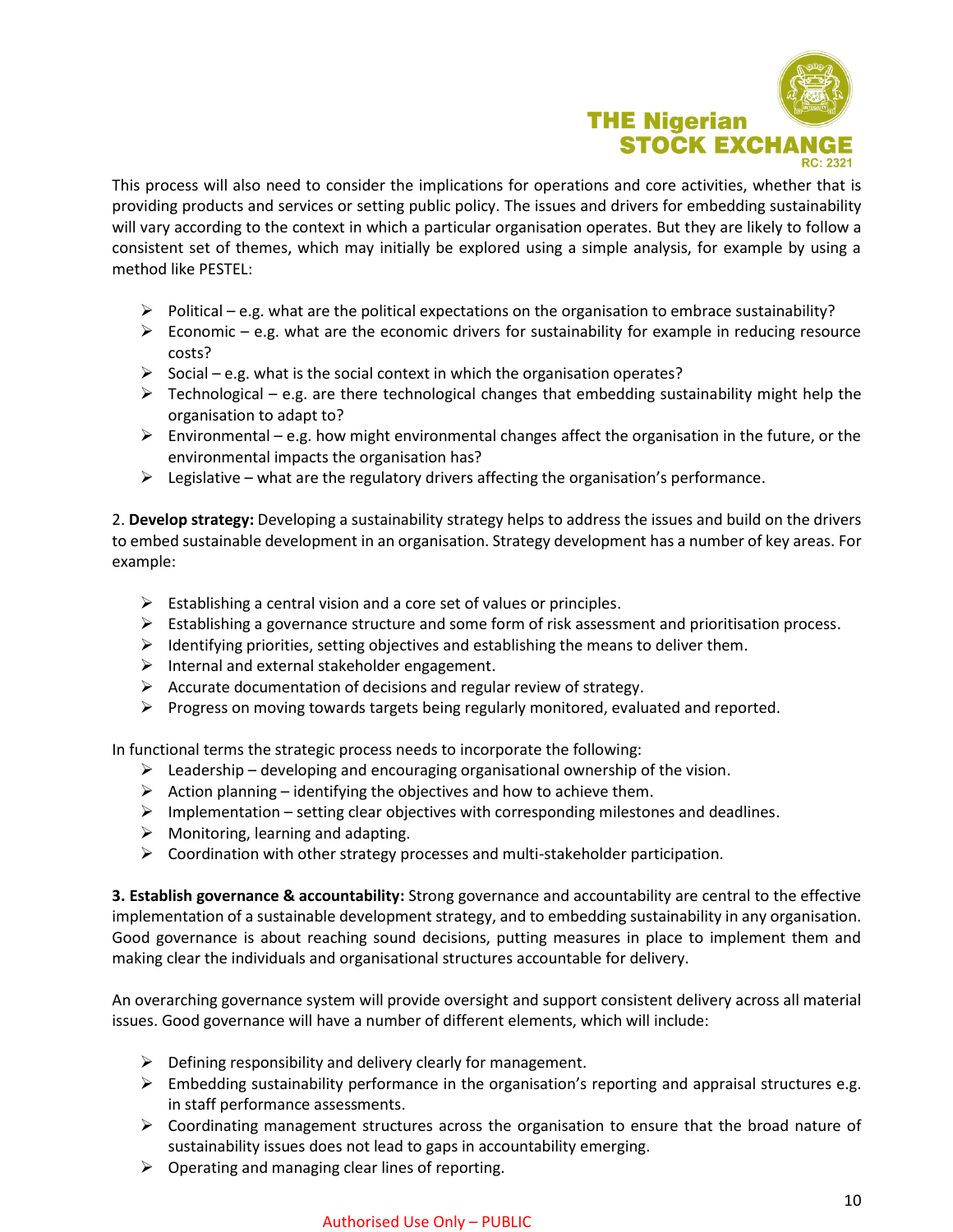

**4. Set targets & action plan:** The production of quantified and time bound sustainability objectives is important to demonstrate organisational commitments and focus. An organisation should devise an effective action plan and set specific targets to work towards the sustainable development objectives set out in its strategy.

5. **Monitor, report & evaluate:** It is not enough for an organisation to develop a sustainability strategy. Delivery of the strategy needs to be implemented and regularly monitored. Monitoring progress towards sustainability objectives, reporting that information openly and evaluating its implications provides a critical feedback process into decision-making about an organisation's future activity. Monitoring will be vastly improved it if is based on clear indicators, and built into strategies to steer processes, track progress, distil and capture lessons, and signal when a change of direction is necessary. V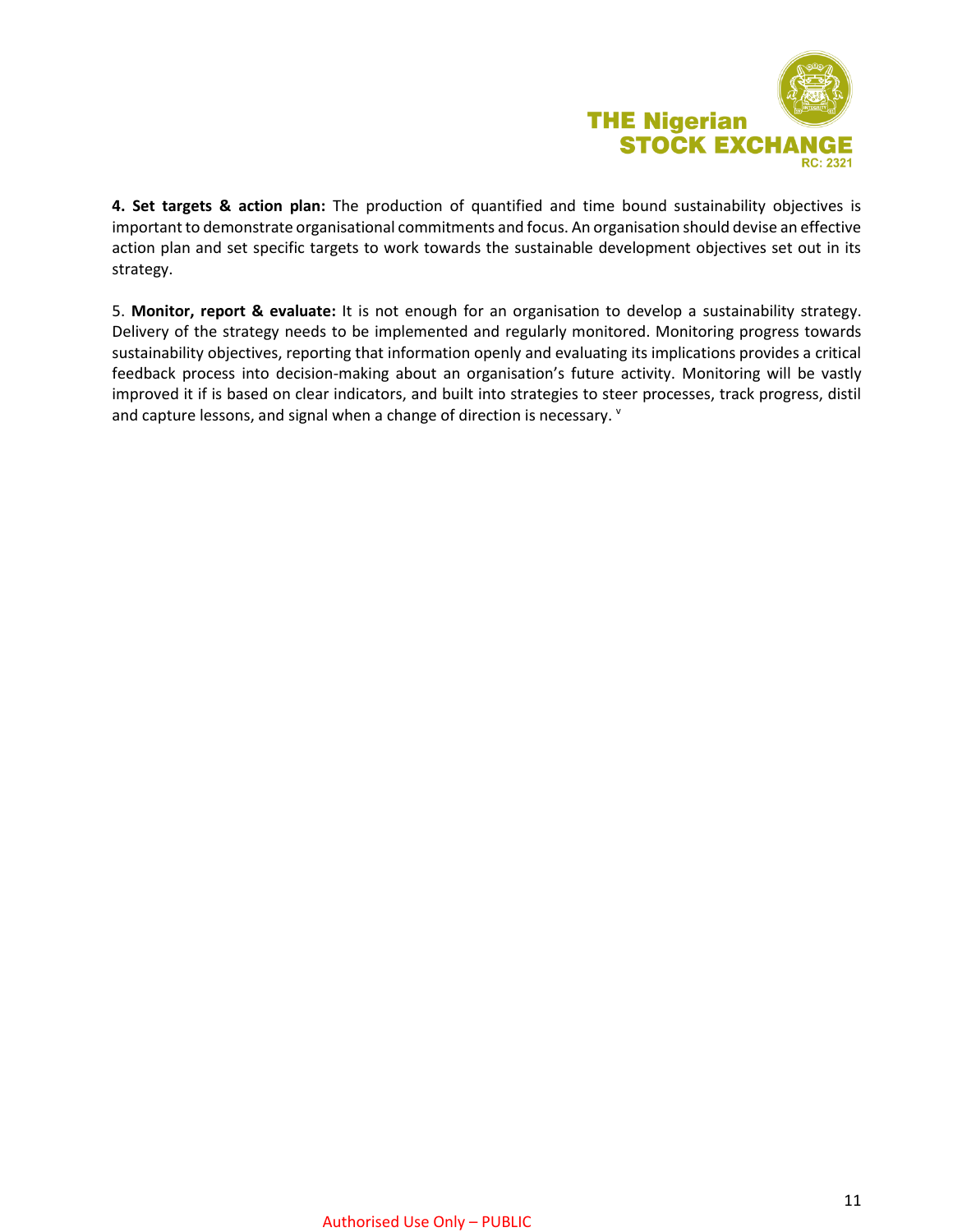

#### **SECTION 3. PRINCIPLES AND CORE ELEMENTS**

These Guidelines encourage and enable businesses to go beyond compliance and embrace sustainability as part of their business ethos. The following nine (9) principles and the corresponding core elements encompass the indicators of what constitutes responsible business conduct. It also delineates the fundamentals of implementing the Guidelines. The Board of Directors is responsible for incorporating these principles and Guidelines into the management of organisations.

## **FOCUS AREA: GOVERNANCE**

**3.1 Principle 1: Businesses should conduct and govern themselves with Ethics, Transparency and Accountability.**

#### **Core Elements:**

- 1. Businesses should develop governance structures, procedures and practices that ensure ethical conduct at all levels; and promote the adoption of this principle across its value chain.
- 2. Businesses should communicate transparently and assure access to information about their decisions that impact relevant stakeholders.
- 3. Businesses should not engage in practices that are abusive, corrupt, or anti-competitive.
- 4. Businesses should truthfully discharge their responsibility on financial and other mandatory disclosures.
- 5. Businesses should report on the status of their adoption of these Guidelines as suggested in the reporting recommendations in this document.
- 6. Businesses should avoid complicity with the actions of any third party that violates any of the principles contained in these Guidelines.

## **3.2 Principle 2: Businesses, when engaged in influencing public and regulatory policy, should do so in a responsible manner.**

#### **Core Elements:**

- 1. Businesses, while pursuing policy advocacy, should ensure that their advocacy positions are consistent with the Principles and Core Elements contained in these Guidelines.
- 2. To the extent possible, businesses should utilize their trade, commerce and industry chambers and associations, and other such collective platforms to undertake such policy advocacy.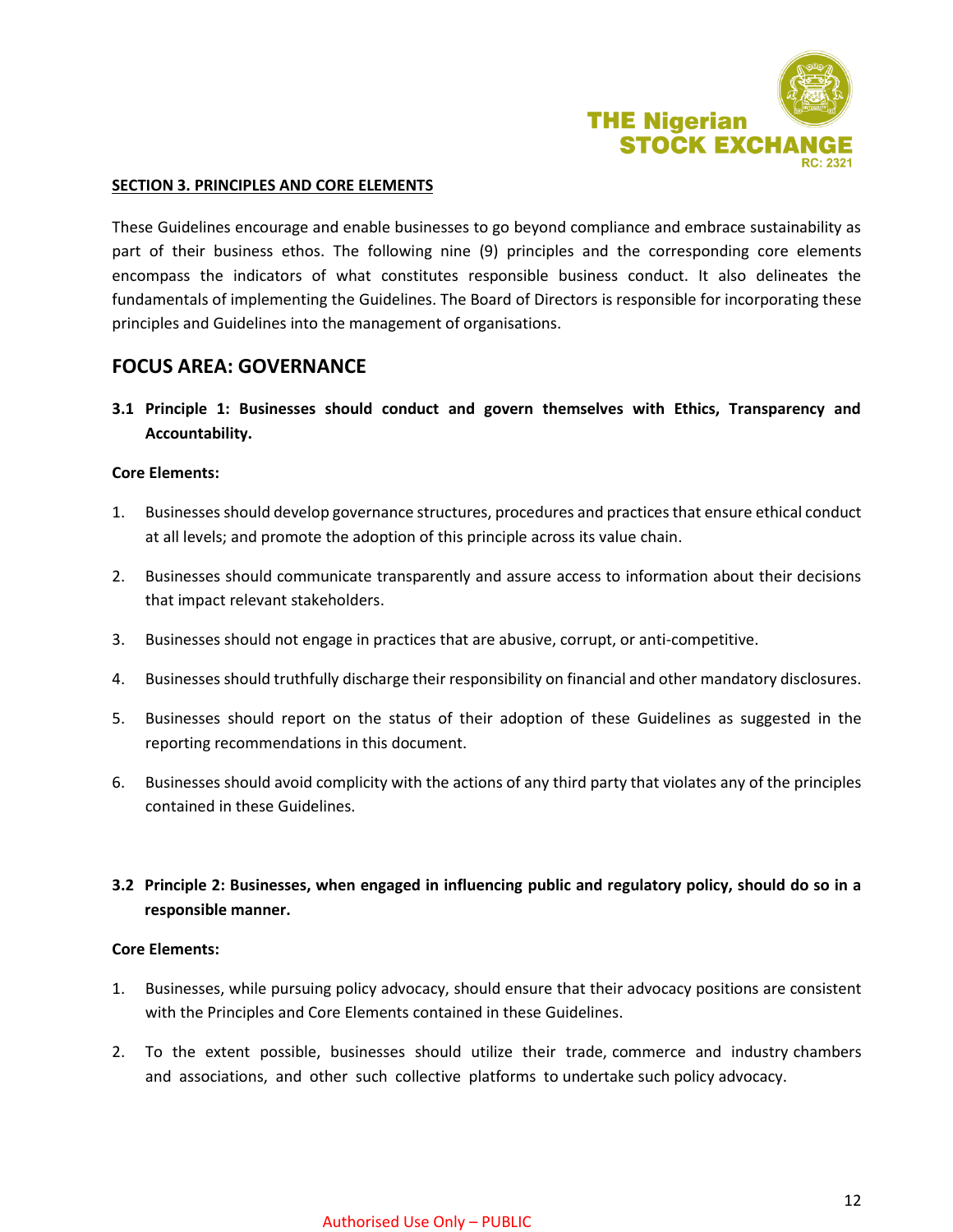

## **FOCUS AREA: ECONOMIC**

**3.3 Principle 3: Businesses should provide products and services that are safe and contribute to sustainability throughout their life cycle.**

## **Core Elements:**

- 1. Businesses should assure safety and optimal resource use over the life-cycle of their product from design to disposal – and ensure that everyone connected with it- designers, producers, value chain members, customers, consumers and recyclers-are aware of their responsibilities.
- 2. Businesses should ensure relevant and informative product labelling, appropriate and helpful marketing communication, full details of contents and composition, and promotion of safe usage and disposal of their products and services.
- 3. In designing the product, businesses should ensure that the manufacturing processes and technologies required to produce it are resource efficient and sustainable.
- 4. Businesses should regularly review and improve upon the process of new technology development, deployment and commercialization, incorporating social, ethical, and environmental considerations.
- 5. Businesses should recognize and respect the rights of people who may be owners of traditional knowledge, and other forms of intellectual property.
- 6. Businesses should recognize that over-consumption of resources results in unsustainable exploitation of our planet's resources, and they should therefore promote sustainable consumption, including recycling of resources.
- 7. Responsible procurement practices which addresses transparency, confidentiality, fairness, child labour, corruption, conflict of interest, support for SME and women owned businesses, forced labour, social responsibility and Health & Safety should be maintained.
- **3.4 Principle 4: Businesses should engage with and provide value to their customers and consumers in a responsible manner.**

#### **Core Elements:**

- 1. Businesses, while serving the needs of their customers, should take into account the overall wellbeing of the customers, consumers, and that of society.
- 2. Businesses should ensure that they do not restrict customers and consumers' freedom of choice and free competition in any manner while designing, promoting and selling their products.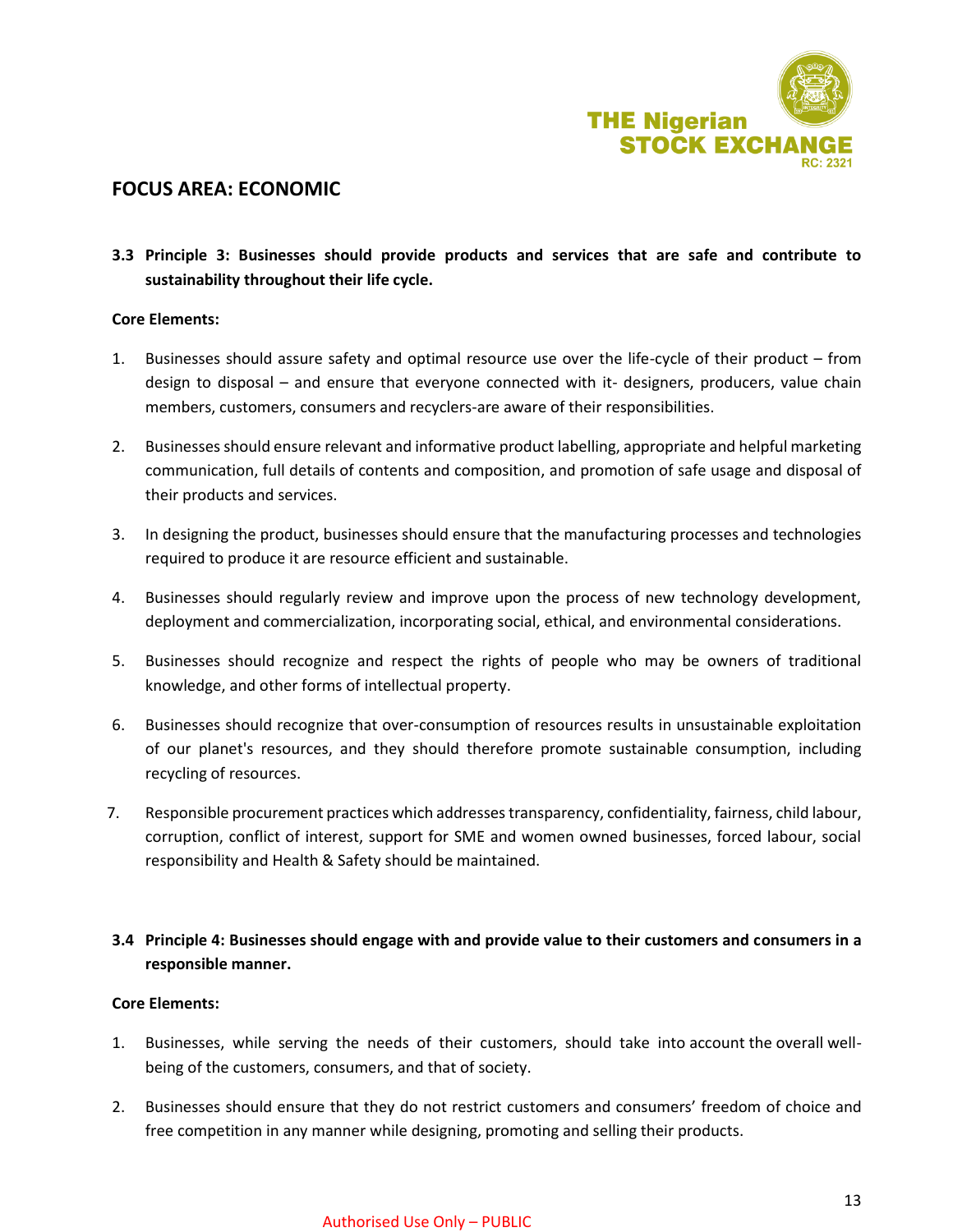

- 3. Businesses should disclose all information truthfully and factually, through relevant and informative labelling and other means, including the risks to the individual, to society and to the planet from the use of the products, so that the customers can exercise their freedom to consume in a responsible manner. Where required, businesses should also educate their customers on the safe and responsible usage of their products and services.
- 4. Businesses should promote and advertise their products in ways that do not mislead or confuse the consumers or violate any of the principles in these Guidelines.
- 5. Businesses should exercise due care and caution while providing goods and services that result in over exploitation of natural resources or lead to excessive conspicuous consumption.
- 6. Businesses should provide adequate grievance handling mechanisms to address customer and consumer concerns, and feedback.

## **FOCUS AREA: SOCIAL**

## **3.5 Principle 5: Businesses should promote the wellbeing of all employees.**

## **Core Elements:**

- 1. Businesses should respect the right to freedom of association, participation, collective bargaining, and provide access to appropriate grievance redress mechanisms.
- 2. Businesses should provide and maintain equal opportunities at the time of recruitment as well as during the course of employment irrespective of caste, creed, gender, race, religion, or disability.
- 3. Businesses should not use child labour, forced labour or any form of involuntary labour, paid or unpaid.
- 4. Businesses should take cognizance of the work-life balance of its employees, especially that of women.
- 5. Businesses should provide facilities for the wellbeing of its employees including those with special needs. They should ensure timely payment of fair living wages to meet basic needs and economic security of the employees.
- 6. Businesses should provide a workplace environment that is safe, hygienic humane, and which upholds the dignity of the employees. Business should communicate this provision to their employees and train them on a regular basis.
- 7. Businesses should ensure continuous skill and competence upgrading of all employees by providing access to necessary learning opportunities, on an equal and non-discriminatory basis. They should promote employee morale and career development through enlightened human resource interventions.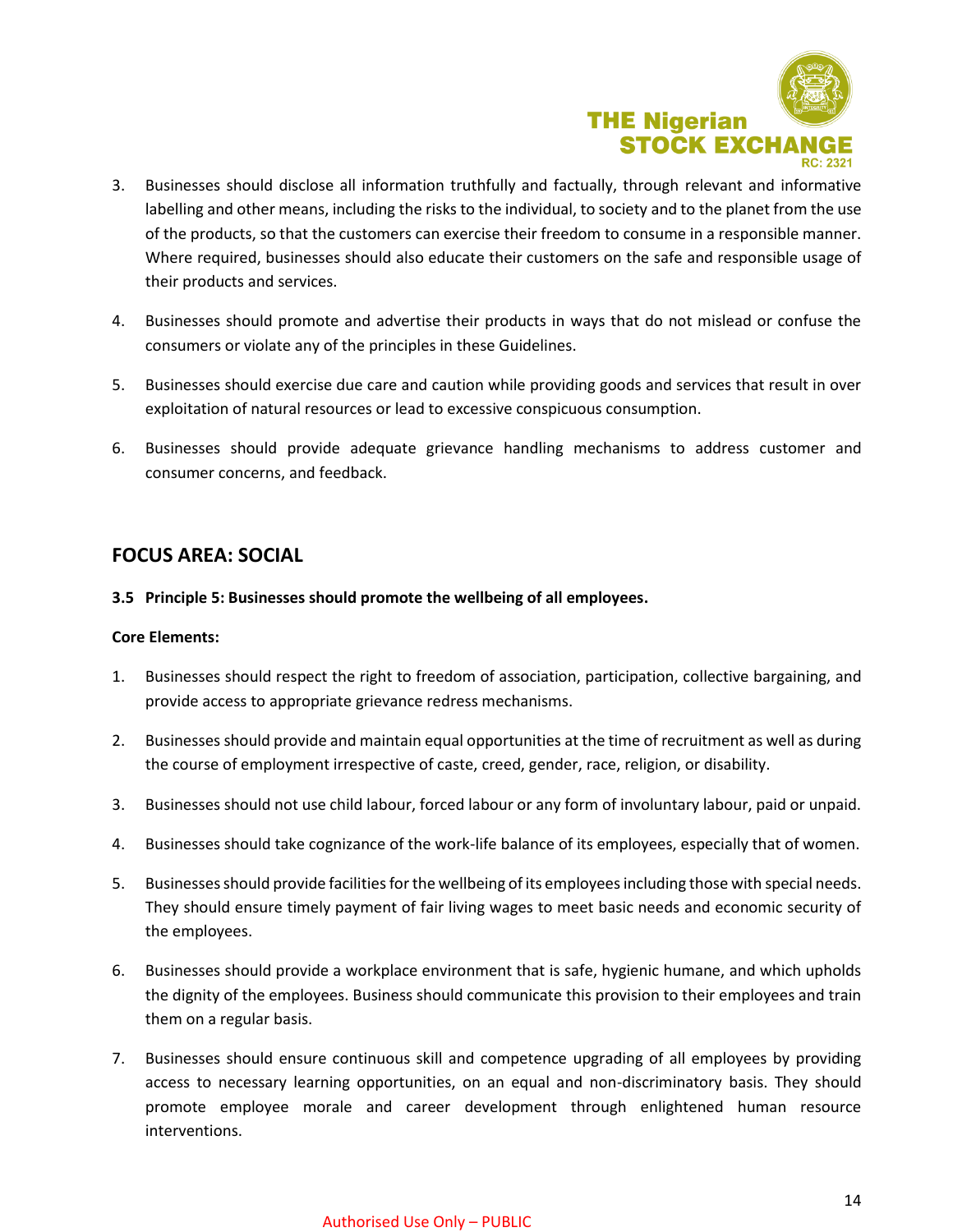

- 8. Businesses should create systems and practices to ensure a harassment free workplace where employees feel safe and secure in discharging their responsibilities.
- **3.6 Principle 6: Businesses should respect the interests of, and be responsive towards all stakeholders, especially those who are disadvantaged, vulnerable and marginalized.**

## **Core Elements:**

- 1. Businesses should systematically identify their stakeholders, understand their concerns, define purpose and scope of engagement, and commit to engaging with them.
- 2. Businesses should acknowledge, assume responsibility and be transparent about the impact of their policies, decisions, product and services, and associated operations on the stakeholders.
- 3. Businesses should give special attention to stakeholders in areas that are underdeveloped.
- 4. Businesses should resolve differences with stakeholders in a just, fair and equitable manner.

## **3.7 Principle 7: Businesses should respect and promote human rights.**

#### **Core Elements:**

- 1. Businesses should understand the human rights content of the Constitution of the Federal Republic of Nigeria, national laws and policies and the content of the International Bill of Human Rights. Businesses should appreciate that human rights are inherent, universal, indivisible and interdependent in nature.
- 2. Businesses should integrate respect for human rights in management systems, in particular through assessing and managing human rights impacts of operations, and ensuring all individuals impacted by the business have access to grievance mechanisms.
- 3. Businesses should recognize and respect the human rights of all relevant stakeholders and groups within and beyond the workplace, including that of communities, consumers and vulnerable and marginalized groups.
- 4. Businesses should, within their sphere of influence, promote the awareness and realization of human rights across their value chain.
- 5. Businesses should not be complicit with human rights abuses by a third party.

#### **3.8 Principle 8: Businesses should support inclusive growth and equitable development.**

## **Core Elements:**

1. Businesses should understand their impact on social and economic development, and respond through appropriate action to minimize the negative impacts.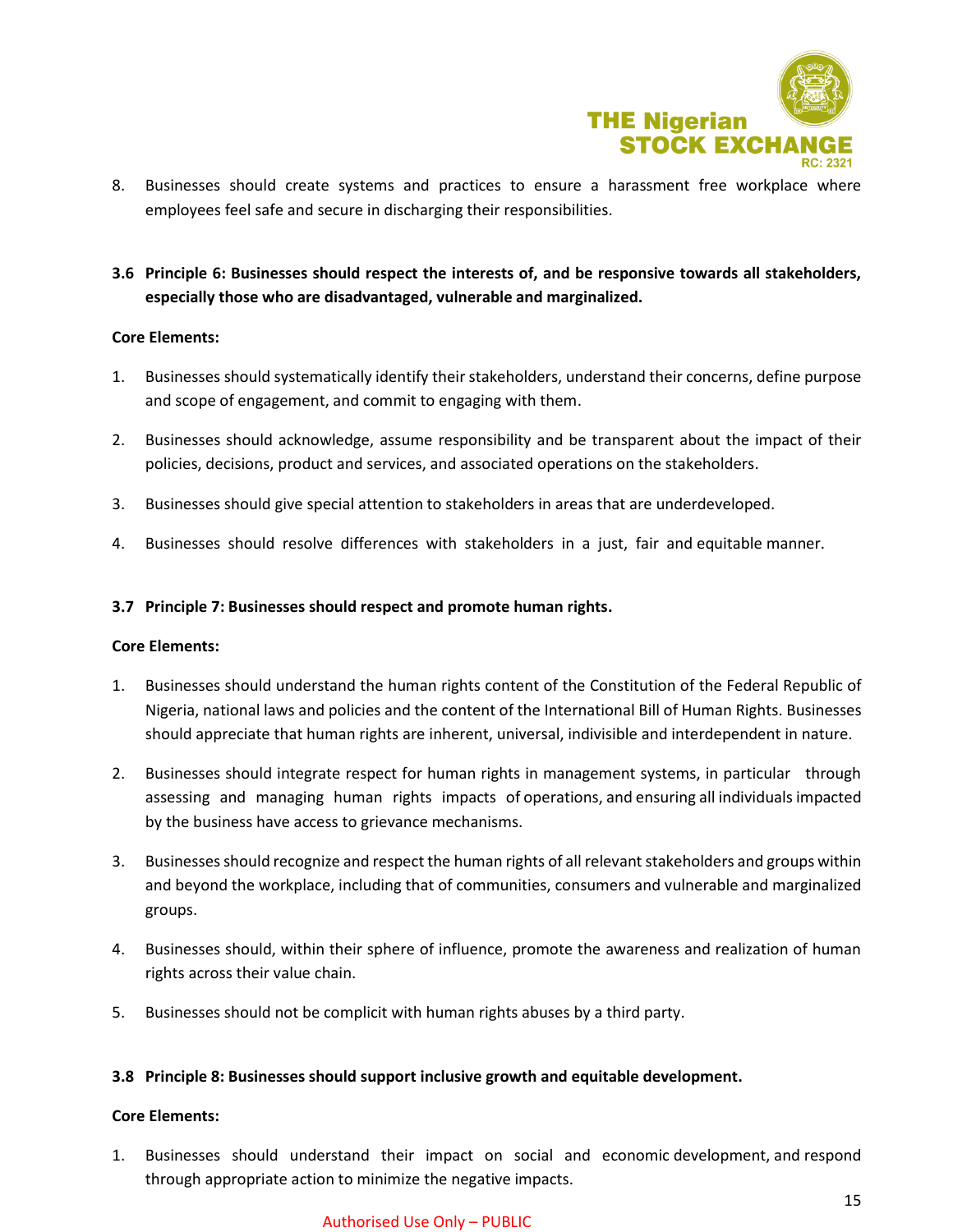

- 2. Businesses should innovate and invest in products, technologies and processes that promote the wellbeing of society.
- 3. Businesses should make efforts to complement and support the development priorities at local and national levels, and assure appropriate resettlement and rehabilitation of communities who have been displaced owing to their business operations.
- 4. Businesses operating in regions that are underdeveloped should be especially sensitive to local concerns.

## **FOCUS AREA: ENVIRONMENT**

## **3.9 Principle 9: Business should respect, protect, and make efforts to restore the environment.**

## **Core Elements:**

- 1. Businesses should utilize natural and manmade resources in an optimal and responsible manner and ensure the sustainability of resources by reducing, reusing, recycling and managing waste.
- 2. Businesses should take measures to check and prevent pollution. They should assess the environmental damage and bear the cost of pollution abatement with due regard to public interest.
- 3. Businesses should ensure that benefits arising out of access and commercialization of biological and other natural resources and associated traditional knowledge are shared equitably.
- 4. Businesses should continuously seek to improve their environmental performance by adopting cleaner production methods, promoting use of energy efficient and environment friendly technologies and use of renewable energy.
- 5. Businesses should develop Environment Management Systems (EMS) and contingency plans and processes that help them in preventing, mitigating and controlling environmental damages and disasters, which may be caused due to their operations or that of a member of their value chain.
- 6. Businesses should report their environmental performance, including the assessment of potential environmental risks associated with their operations, to their stakeholders in a fair and transparent manner.
- 7. Businesses should proactively persuade and support their value chain to adopt this principle.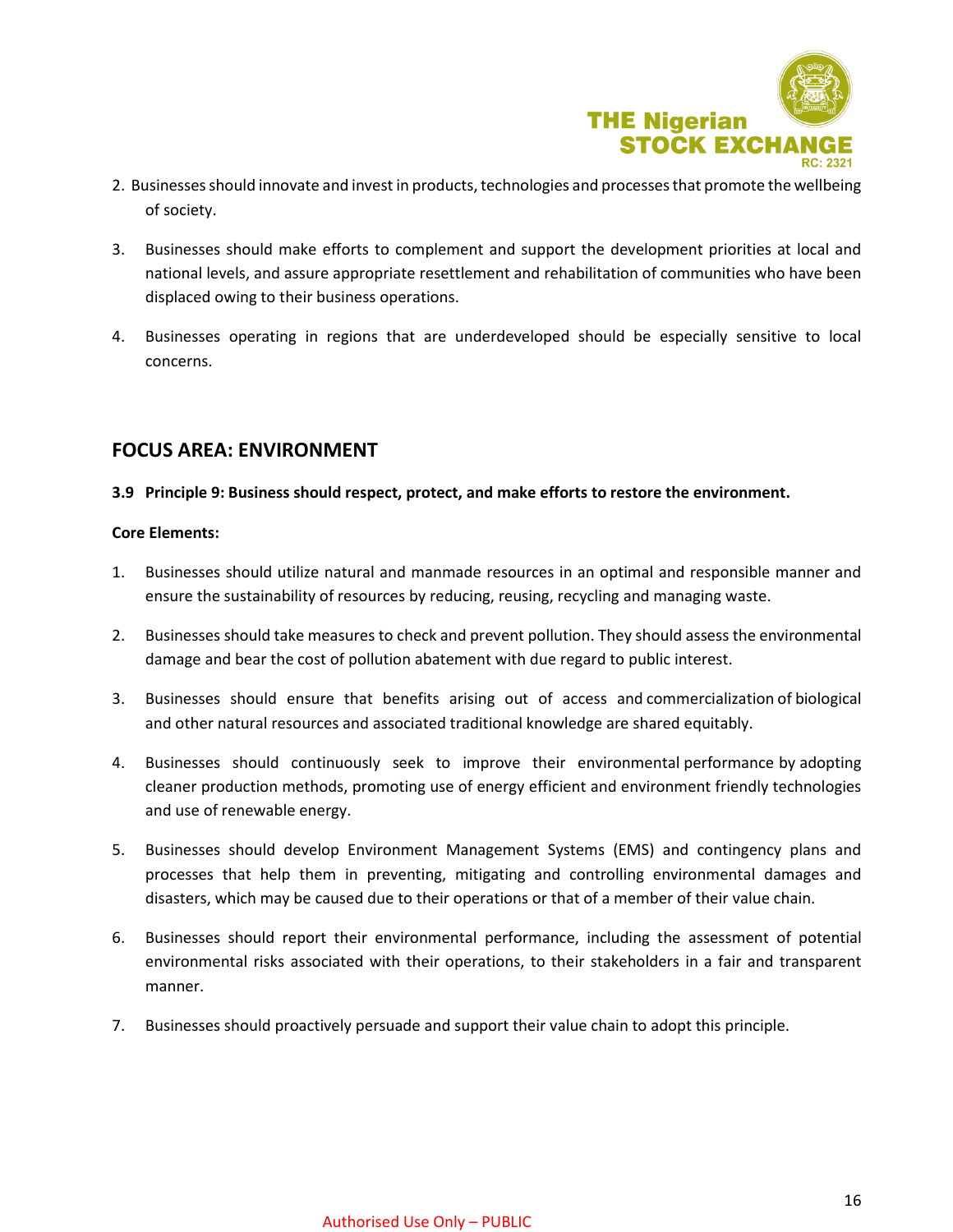

#### **SECTION 4. REPORTING REQUIREMENTS**

## **4.1. General Requirements:**

All listed companies should ensure that the sustainability report contain information that is relevant and meaningful to stakeholders. In identifying the material sustainability matters, the listed company should also consider the themes and guidance provided in internationally accepted standards such as the Global Reporting Initiative (GRI) Standard. Where multinational companies choose to adopt the reporting format of their parents, the reports must fully address such companies' Nigerian operations, and the matters stipulated in these Guidelines. The following key areas should be considered:

- (a) The overall context on the internal structure, strategy, profile and governance of how the economic, environmental, social risks and opportunities are managed. While also highlighting how the organization addresses a specific disclosure theme.
- (b) The scope and boundaries of the report. The report could be scoped on the basis of physical locations of the organisation (geographical boundary); entities within the organisation (organisational boundary); and operations within the entire value chain.
- (c) The material sustainability matters and how they are identified and managed. Materiality are topics that reflect the organization's significant economic, environmental, and social impacts, or that would substantively influence the assessments and decisions of stakeholders.
- d) Stakeholder inclusiveness. The organization should identify its stakeholders, and explain how it has responded to their reasonable expectations and interests.<sup>vi</sup>

Please note that this Guide is not comprehensive. The Exchange encourages an Issuer to identify and disclose additional ESG issues that are relevant and material to its business. It may also refer to existing internationally accepted sustainability reporting guidance such as the Global Reporting Initiative (GRI) Standards for its relevant industry or sector.

## **4.2 Reporting Obligations :**

- (a) All Issuers should comply with the foregoing sustainability reporting requirements.
- (b) The Exchange shall publish annually the names of Issuers who submit their sustainability reports in accordance with these Guidelines;
- (c) The Exchange may introduce sustainability ratings and indices, to assess and track the performance of listed companies who make sustainability disclosures.

#### **4.3. Format of Report**

An Issuer may disclose its sustainability information and data in its annual report or in a separate sustainability report. The reporting period should be in alignment with the same financial period. The report should be submitted to The Exchange within the period allowed for the submission of annual accounts.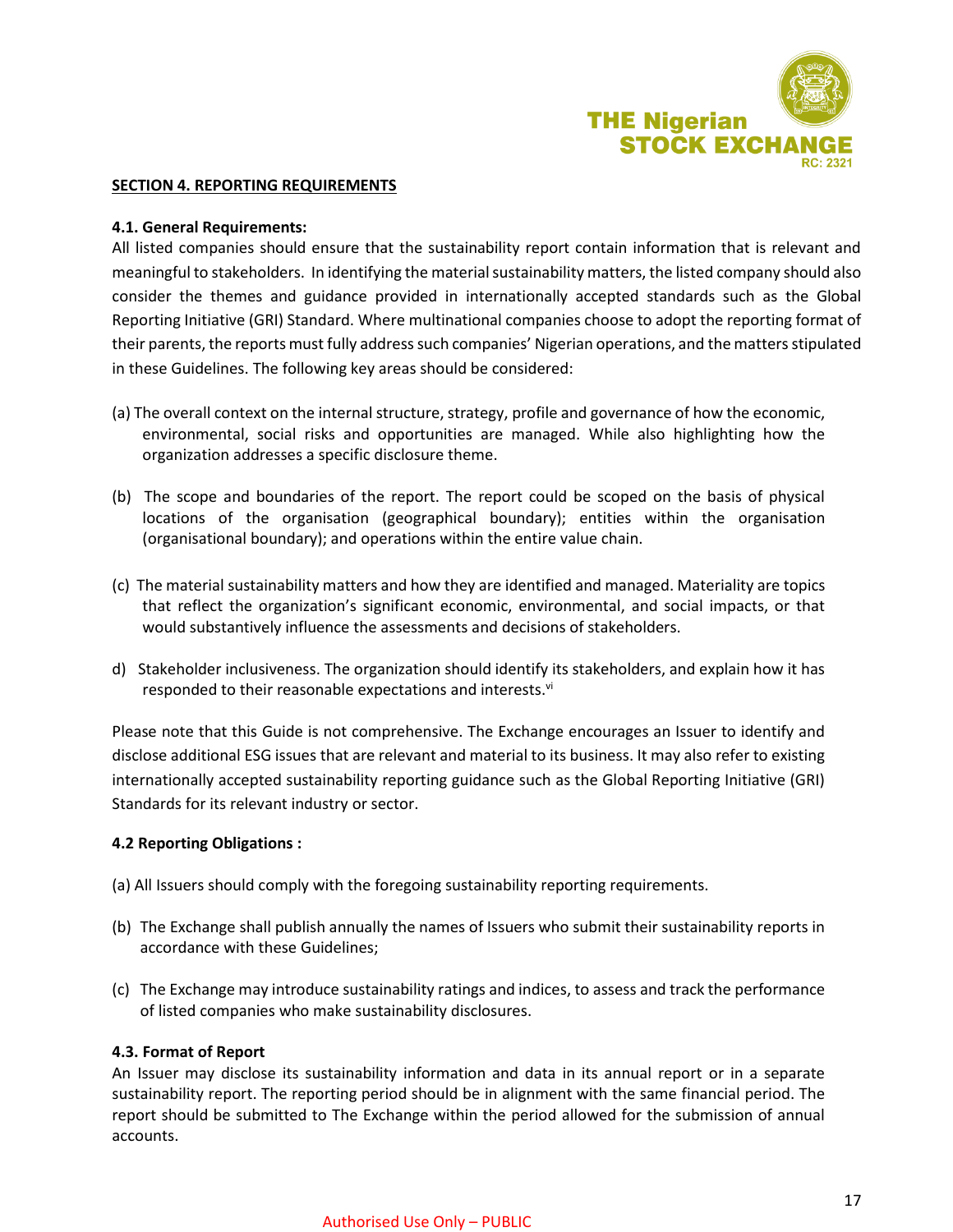

The report should contain a comprehensive description of the listed company's management overview and of economic, environmental, social and governance risks and opportunities. The Issuer should consider the principles and themes set out in this Sustainability Reporting Guide.

The NSE also encourages reporting companies to consider getting their reports assured or independently verified against international standards. Assurance of sustainability data increases the credibility of the report by establishing that the information is accurate.

| 4.4. Performance Indicators: |  |
|------------------------------|--|
|------------------------------|--|

| Theme                                                                   | Description                                                                                                                                                                               | Principles | Indicators/Metrics                                                                                                                                                                                                                                                                                                       |
|-------------------------------------------------------------------------|-------------------------------------------------------------------------------------------------------------------------------------------------------------------------------------------|------------|--------------------------------------------------------------------------------------------------------------------------------------------------------------------------------------------------------------------------------------------------------------------------------------------------------------------------|
| <b>Economic</b>                                                         |                                                                                                                                                                                           |            |                                                                                                                                                                                                                                                                                                                          |
| <b>Suppliers</b><br><b>Relations</b><br><b>Management</b><br>and Ethics | <b>Operating standards</b><br>for purchasing and<br>the selection of<br>suppliers.                                                                                                        | 3          | Report on ethical procurement practices which<br>addresses transparency, confidentiality, fairness,<br>child labour, corruption, conflict of interest,<br>support for SME and women owned businesses,<br>forced labour, social responsibility and Health &<br>Safety.                                                    |
| Responsible<br><b>Products and</b><br><b>Services</b><br><b>Social</b>  | Impact of products<br>and services on<br>stakeholders.                                                                                                                                    | 3,4        | Considers customer satisfaction and relationship,<br>Transparency in product information & labelling,<br>Health risk exposure/incidence due to product<br>usage and Consumer education programmes.                                                                                                                       |
|                                                                         |                                                                                                                                                                                           |            |                                                                                                                                                                                                                                                                                                                          |
| Diversity in<br>the<br>Workplace                                        | This refers to<br>diversity across the<br>workplace including<br>at management<br>level. These can be<br>categorized along<br>the dimensions of<br>gender, age and<br>physical abilities. | 5,6        | *Percentage of employee per employee category<br>in each of the following diversity categories:<br>- Gender<br>- Age Group<br>- Full Time against Contract<br>*Percentage and ratio of Full Time Employee and<br>Contract Staff positions held by women.<br>*Percentage of Board Seats filled by Independents<br>& women |
| Labour<br>practices                                                     | Engaging and<br>inclusive work<br>environment that<br>span across<br>ensuring<br>employability, skills<br>development and<br>fair remuneration.                                           | 5          | *Average hours of training per annum per<br>employee by employee category.<br>* Employee benefits.<br>* Employee Turnover Rate i.e. the percentage of<br>Change for FTEs and Contract staff.<br>*Availability<br>and<br>adherence<br>to<br>a<br>non-<br>discrimination policy.                                           |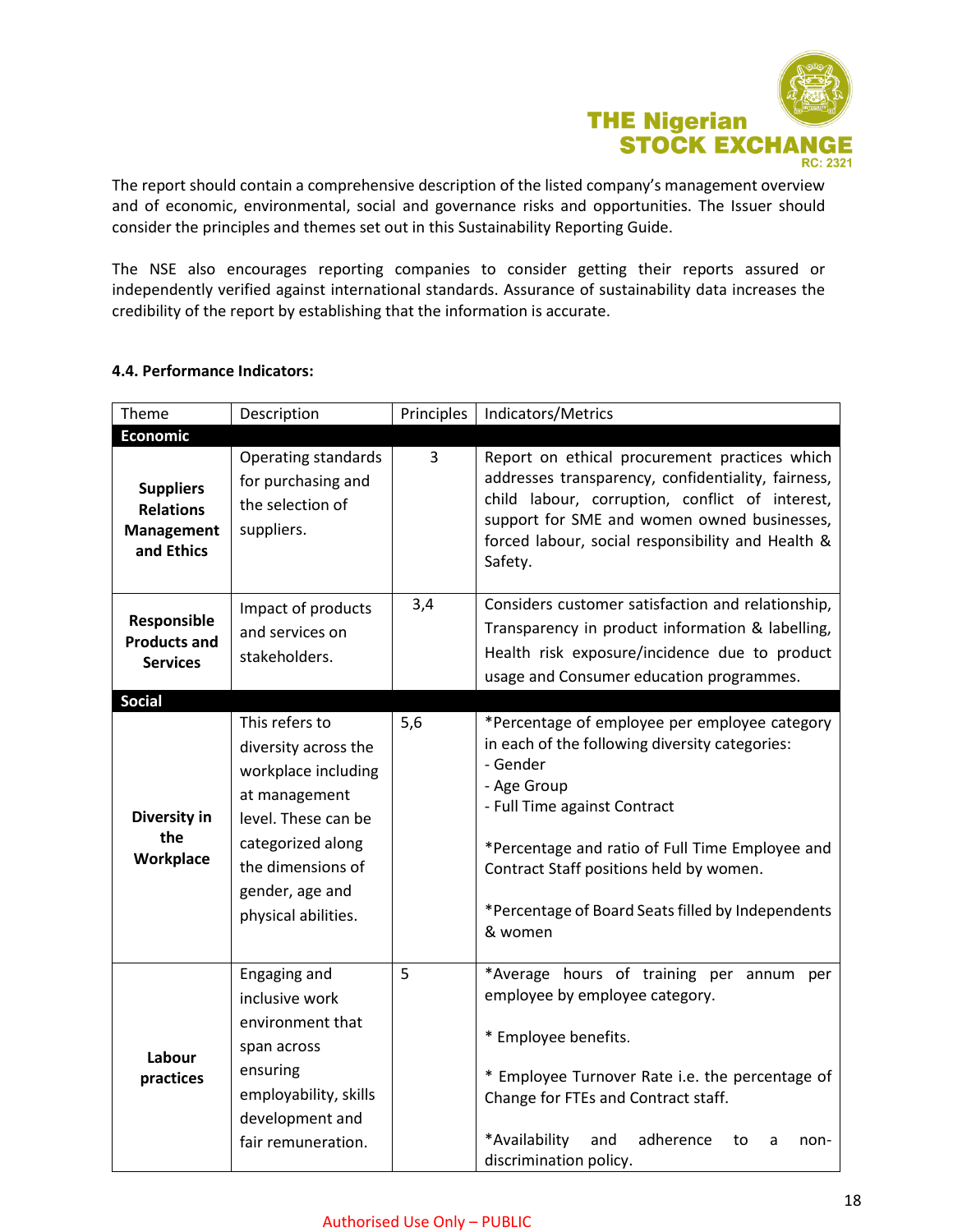

| Occupational<br>Health &<br><b>Safety</b>                      | This focuses on<br>safety, health and<br>welfare of people<br>engaged in work or<br>employment.                                                                                                                                                                           | 5              | *Total number of injuries and fatalities relative to<br>workforce.<br>*Availability and adherence to policies on<br>occupational and global health issues.                                              |
|----------------------------------------------------------------|---------------------------------------------------------------------------------------------------------------------------------------------------------------------------------------------------------------------------------------------------------------------------|----------------|---------------------------------------------------------------------------------------------------------------------------------------------------------------------------------------------------------|
| <b>Human Rights</b>                                            | The rights of<br>individual as<br>expressed in the<br>International Bill for<br>Human Rights<br>(comprising the<br>1948 United Nations<br>Universal<br>Declaration of<br>Human Rights-<br>UNDHR and the two<br>International<br>Covenants on<br>Human Rights of<br>1966). | $\overline{7}$ | *Human rights issues or statement in company's<br>Human Resources and Suppliers Policies.<br>*Number of grievances about human rights<br>impacts filed, addressed, or resolved.                         |
| <b>Society</b>                                                 | Company's impact<br>on society and local<br>communities                                                                                                                                                                                                                   | 8              | *Details and impact of Corporate Social<br>Responsibility (CSR)/Community based<br>programmes.                                                                                                          |
| Governance                                                     |                                                                                                                                                                                                                                                                           |                |                                                                                                                                                                                                         |
| Anti-<br>corruption<br>Environmental                           | Activities to combat<br>corruption and<br>bribery                                                                                                                                                                                                                         | 1, 2           | *Report on how the organisation's adherence to<br>Bribery/Anti-Corruption Code (BAC).<br>*Training of employees on the anti-corruption.<br>*Incidents, fine or exposure related to anti-<br>corruption. |
|                                                                |                                                                                                                                                                                                                                                                           | 3,9            | *Product innovation to reduce impacts (e.g. eco-                                                                                                                                                        |
| <b>Product and</b><br><b>Services</b><br><b>Responsibility</b> | The environmental<br>impact of products<br>and services in the<br>course of their<br>lifecycle, (including<br>product design,                                                                                                                                             |                | friendly, less chemicals/toxic substances etc.).<br>*Product stewardship (product's impact on the<br>environment).                                                                                      |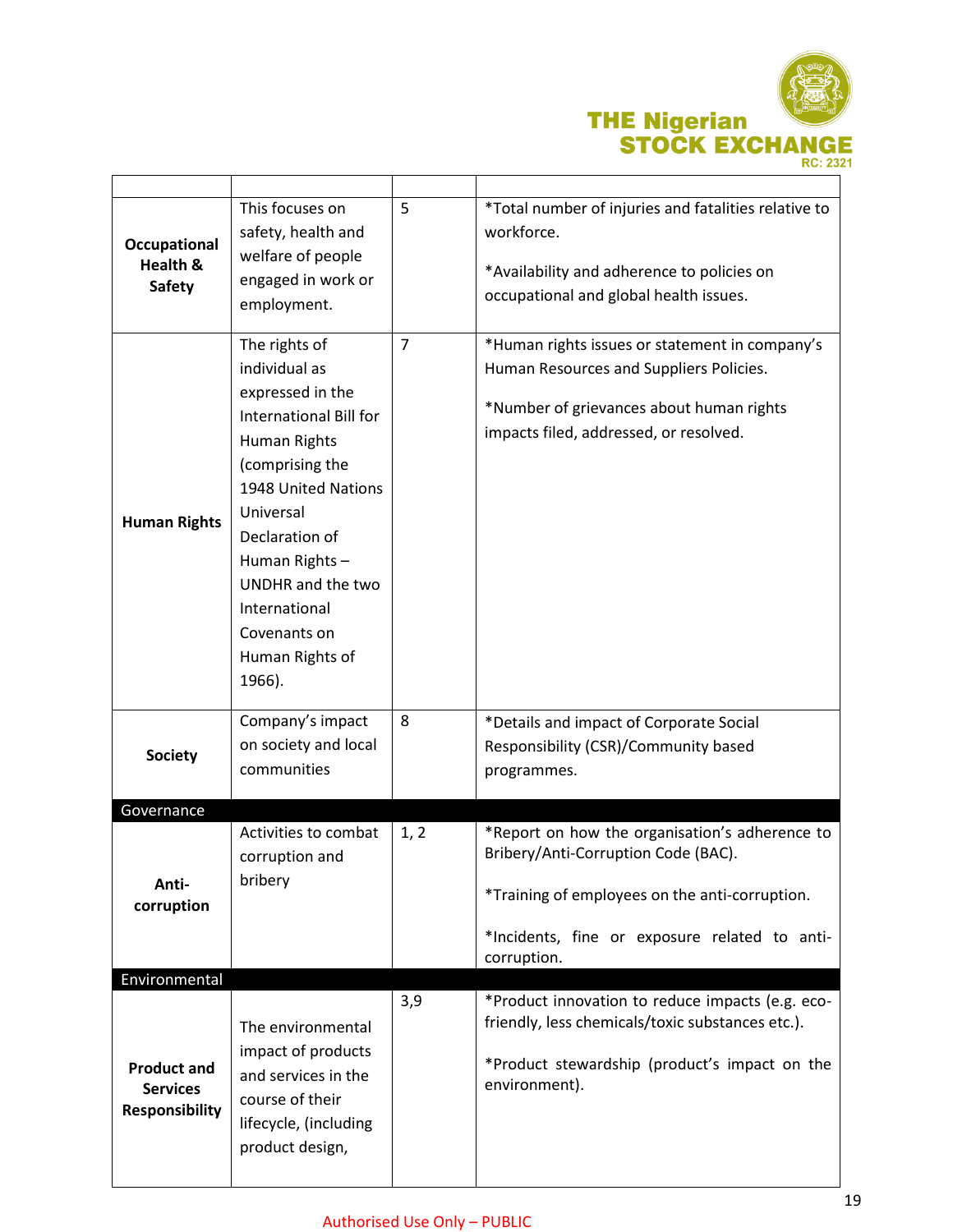

|                     | development,<br>testing, etc.)                                                                 |   |                                                                                                                   |
|---------------------|------------------------------------------------------------------------------------------------|---|-------------------------------------------------------------------------------------------------------------------|
|                     |                                                                                                |   |                                                                                                                   |
|                     | Waste includes                                                                                 | 9 | *Total weight or volume of hazardous waste /<br>non-hazardous waste generated.                                    |
| Waste<br>management | hazardous and non-<br>hazardous waste.                                                         |   | *Ratio of waste to production.<br>*Recycling initiatives.                                                         |
|                     | Consumption<br>and                                                                             | 9 | * Total volume of water used.                                                                                     |
| Water               | efficient<br>of<br>use<br>water resources.                                                     |   | * Percentage of water recycled.                                                                                   |
|                     | Considers the                                                                                  | 9 | *Total energy consumption                                                                                         |
| <b>Energy</b>       | efficient use and<br>consumption of<br>energy as well as<br>energy generated<br>from renewable |   | * Amount of reduction in energy consumption<br>achieved as a result of conservation and efficiency<br>initiatives |
|                     | sources.                                                                                       |   | * Alternative energy research (e.g. wind, biomass,<br>solar, clean fuels) (investment amount and plans).          |
|                     |                                                                                                |   | * Use of renewable energy (MWh)                                                                                   |
| Compliance          | Adherence<br>of<br>activities to relevant<br>environmental laws.                               | 9 | *Total monetary value of fines for non-compliance<br>to environmental laws and regulations.                       |